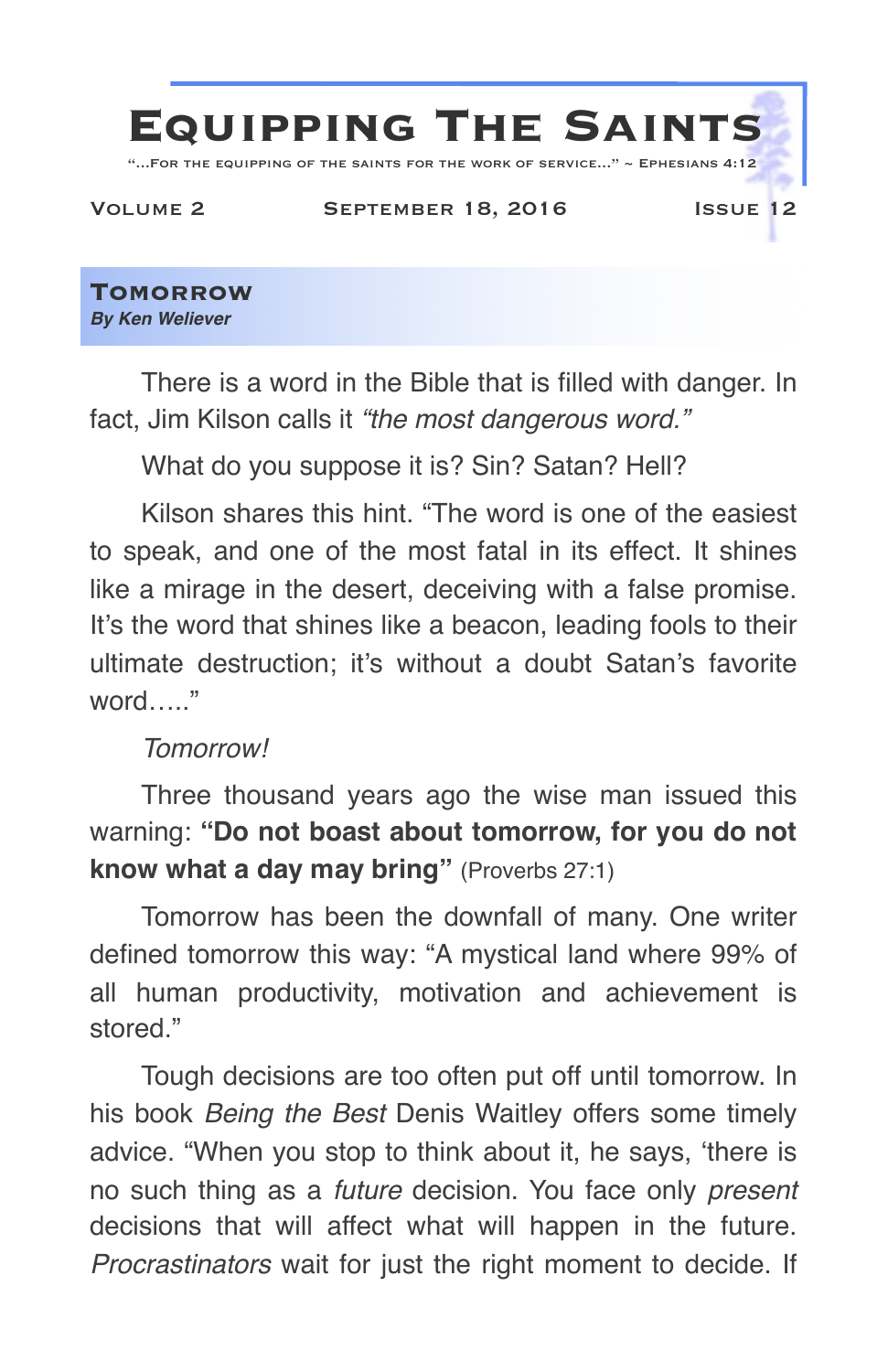you wait for the perfect moment, you become a security seeker who is running in place, going through the motions, and getting deeper in a rut."

The boast of tomorrow often renders us idle, lazy and ineffective today. Tomorrow whispers for us to wait to begin our exercise regiment, improve our diet and start our weight loss program. Tomorrow we confidently say that we will clean out the garage. Call a friend. Pay a bill. Write a letter. Or begin saving money for retirement.

The quandary of tomorrow is humorously expressed by an unknown poet who wrote:

> I spent a fortune on a trampoline, A stationary bike and a rowing machine Complete with gadgets to read my pulse, And gadgets to prove my progress results, And others to show the miles I've charted, But they left off the gadget to get me started!

More seriously our boast of tomorrow causes us to put off repairing a ruptured relationship. Seeking the forgiveness of someone we slighted. Eliminating a hurtful habit. Or starting a new and helpful habit.

The boast of tomorrow has eternal consequences. Ask Felix, the first century Roman procurator in Judea. He was unrighteous, intemperate, and spiritually lost. But he calls for the apostle Paul to hear the gospel preached. Guess what Paul preached? Righteousness. Self-control. And the impending judgment. But Felix balked. Fearfully, he sent Paul away. And waited for a better time to obey. Tomorrow. But it never came.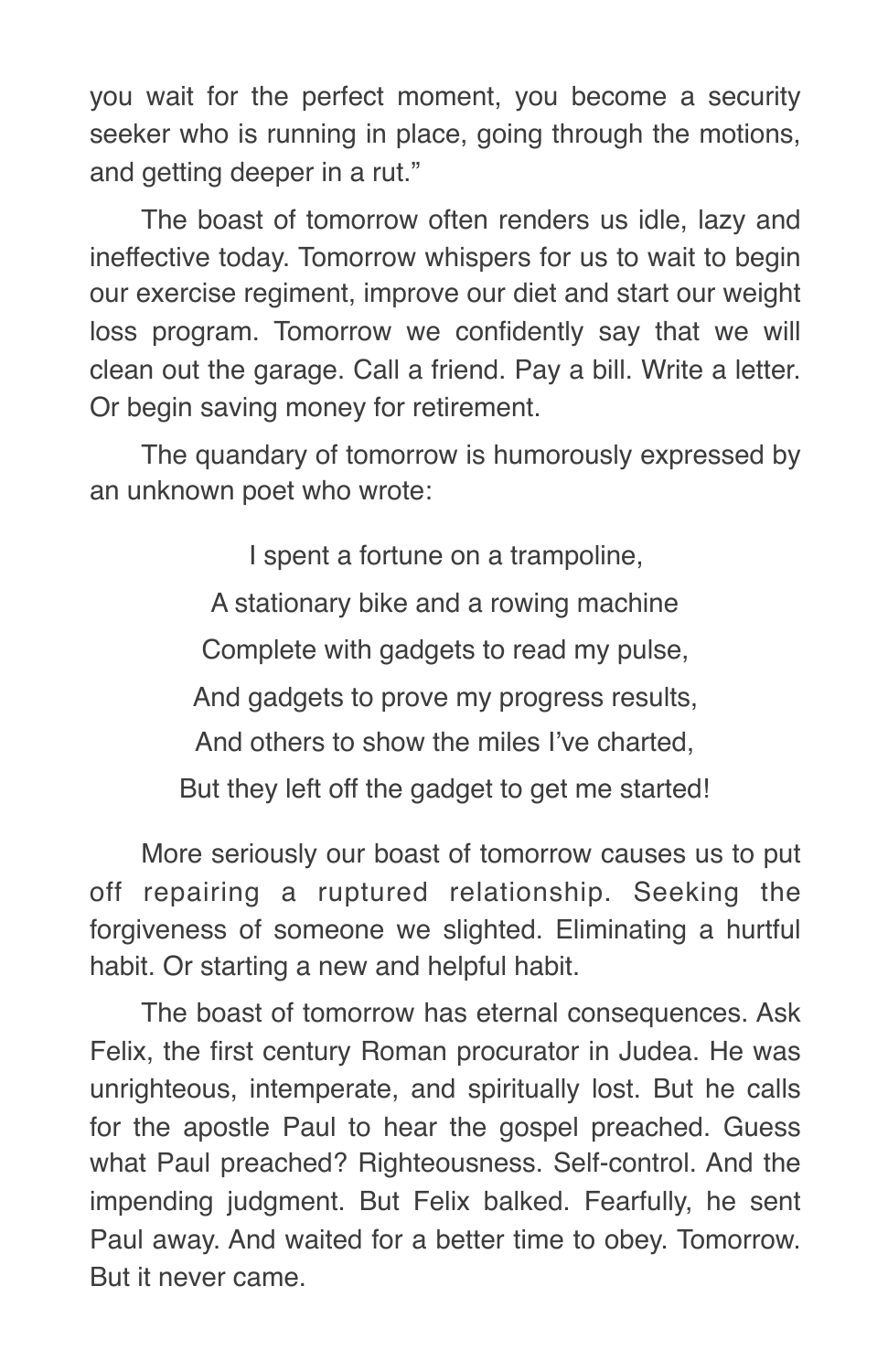We are well advised to remember the words of Croft M Pentz, "The flowers of all the tomorrows are in the seed of today." This is true physically, materially, and spiritually.

None of us is promised tomorrow. Not the billionaire, nor the pauper. Not the young or the aged. Not the saint or the sinner.

Don't boast about tomorrow. Make today your best day ever. And, if tomorrow comes, it will be made better by today's diligence.

> *[This article was originally published at thepreachersword.com under the title, "Great Verses of the Bible: Proverbs 27:1."]*

## **The Penitentiary**

*By Colton McDaniel*

Recently, I became aware of the etymology of 'penitentiary'. It was first a word derived from the Latin word peniteniaria (meaning 'repentance'), which later formed into the English word 'penitence'. The idea behind these origins was that isolation would stir up reformation, particularly due to sins committed against the church (i.e. prostitution). It would then make sense as to why a penitentiary is called a 'house of correction'.

It is easy to see where this principle of penitence comes from when you consider a few examples. A pattern familiar to me was when my sibling and I would do something wrong and my parents would say, "Go to your room and think about what you've done". It is based off of a natural understanding that being completely alone stirs the mind to contemplation.

Yet God is not ignorant of this style of punishment and